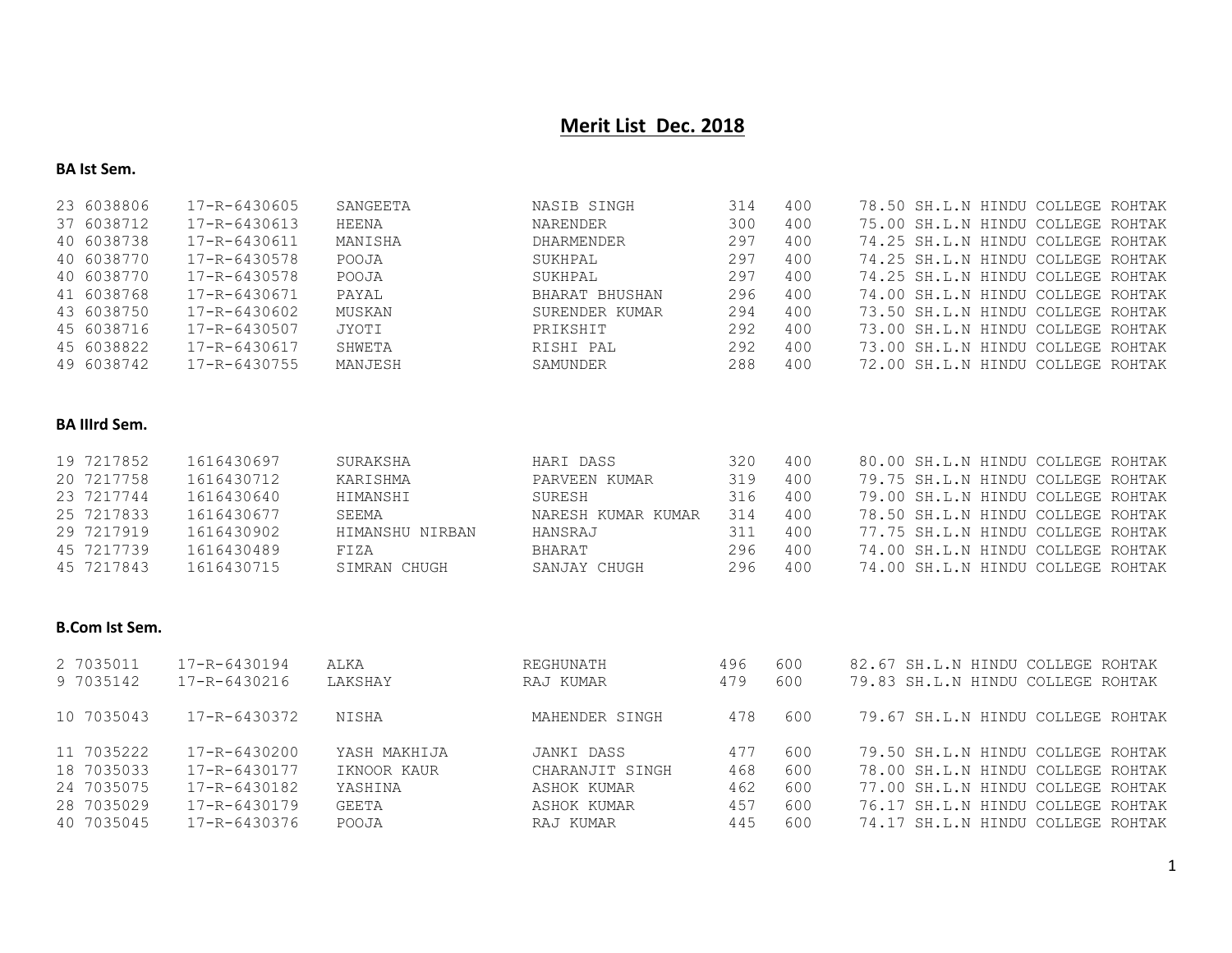| 45 7035151                                                                     | 17-R-6430214                                                                                 | MOHIT                                                            | <b>RAMESH</b>                                                                       | 440                                    | 600                                    | 73.33 SH.L.N HINDU COLLEGE ROHTAK                                                                                                                                                                                          |
|--------------------------------------------------------------------------------|----------------------------------------------------------------------------------------------|------------------------------------------------------------------|-------------------------------------------------------------------------------------|----------------------------------------|----------------------------------------|----------------------------------------------------------------------------------------------------------------------------------------------------------------------------------------------------------------------------|
| <b>B.Com Illrd Sem.</b>                                                        |                                                                                              |                                                                  |                                                                                     |                                        |                                        |                                                                                                                                                                                                                            |
| 1 7062340<br>4 7062321<br>24 7062349<br>43 7062292<br>49 7062304               | 1616430090<br>1616430038<br>1616430049<br>1616430108<br>1616430053                           | RIYA MALHOTRA<br>NEELAM RANI<br>SONIA<br>GAYATRI<br>JYOTI JANGRA | DHARMENDER MALHOTRA<br>RAJENDER SINGH<br>RAJINDER<br>MAHENDER SINGH<br>RAJESH KUMAR | 521<br>497<br>471<br>452<br>446        | 600<br>600<br>600<br>600<br>600        | 86.83 SH.L.N HINDU COLLEGE ROHTAK<br>82.83 SH.L.N HINDU COLLEGE ROHTAK<br>78.50 SH.L.N HINDU COLLEGE ROHTAK<br>75.33 SH.L.N HINDU COLLEGE ROHTAK<br>74.33 SH.L.N HINDU COLLEGE ROHTAK                                      |
| <b>B.Com Vth Sem.</b>                                                          |                                                                                              |                                                                  |                                                                                     |                                        |                                        |                                                                                                                                                                                                                            |
| 49 7089309                                                                     | 1516430390                                                                                   | RITU                                                             | RAJENDER                                                                            | 453                                    | 600                                    | 75.50 SH.L.N HINDU COLLEGE ROHTAK                                                                                                                                                                                          |
| B.Com (H) Ist Sem.                                                             |                                                                                              |                                                                  |                                                                                     |                                        |                                        |                                                                                                                                                                                                                            |
| 20 7022788<br>30 7022790<br>49 7022828                                         | 17-R-6430076<br>17-R-6430051<br>17-R-6430108                                                 | <b>JASLEEN KAUR</b><br>MUSKAN<br>MAYANK PASRIJA                  | KIRPAL SINGH<br>NARENDER KATYAL<br>SANJEEV PASRIJA                                  | 498<br>486<br>467                      | 650<br>650<br>650                      | 76.62 SH.L.N HINDU COLLEGE ROHTAK<br>74.77 SH.L.N HINDU COLLEGE ROHTAK<br>71.85 SH.L.N HINDU COLLEGE ROHTAK                                                                                                                |
| B.com (H) Illrd sem.                                                           |                                                                                              |                                                                  |                                                                                     |                                        |                                        |                                                                                                                                                                                                                            |
| 38 7041351<br>49 7041331                                                       | 1616430377<br>1616430306                                                                     | SHUBHAM TULI<br>NITESH PURI                                      | DEEPAK TULI<br>RAVINDER PURI                                                        | 497<br>486                             | 650<br>650                             | 76.46 SH.L.N HINDU COLLEGE ROHTAK<br>74.77 SH.L.N HINDU COLLEGE ROHTAK                                                                                                                                                     |
| B.Com (Voc) Ist Sem.                                                           |                                                                                              |                                                                  |                                                                                     |                                        |                                        |                                                                                                                                                                                                                            |
| 5 7038314<br>8 7038313<br>24 7038312<br>37 7038316<br>37 7038321<br>42 7038320 | 17-R-6430382<br>17-R-6430384<br>17-R-6430383<br>17-R-6430391<br>17-R-6430381<br>17-R-6430389 | MAHIMA<br>KAJAL<br>JYOTI<br>NEETU<br>SIMRAN<br>SAKSHI            | <b>BALKISHAN</b><br>SWAMI NATH<br>SURINDER<br>MADAN JHA<br>AZAD<br>GIRDHARI LAL     | 453<br>431<br>403<br>381<br>381<br>373 | 600<br>600<br>600<br>600<br>600<br>600 | 75.50 SH.L.N HINDU COLLEGE ROHTAK<br>71.83 SH.L.N HINDU COLLEGE ROHTAK<br>67.17 SH.L.N HINDU COLLEGE ROHTAK<br>63.50 SH.L.N HINDU COLLEGE ROHTAK<br>63.50 SH.L.N HINDU COLLEGE ROHTAK<br>62.17 SH.L.N HINDU COLLEGE ROHTAK |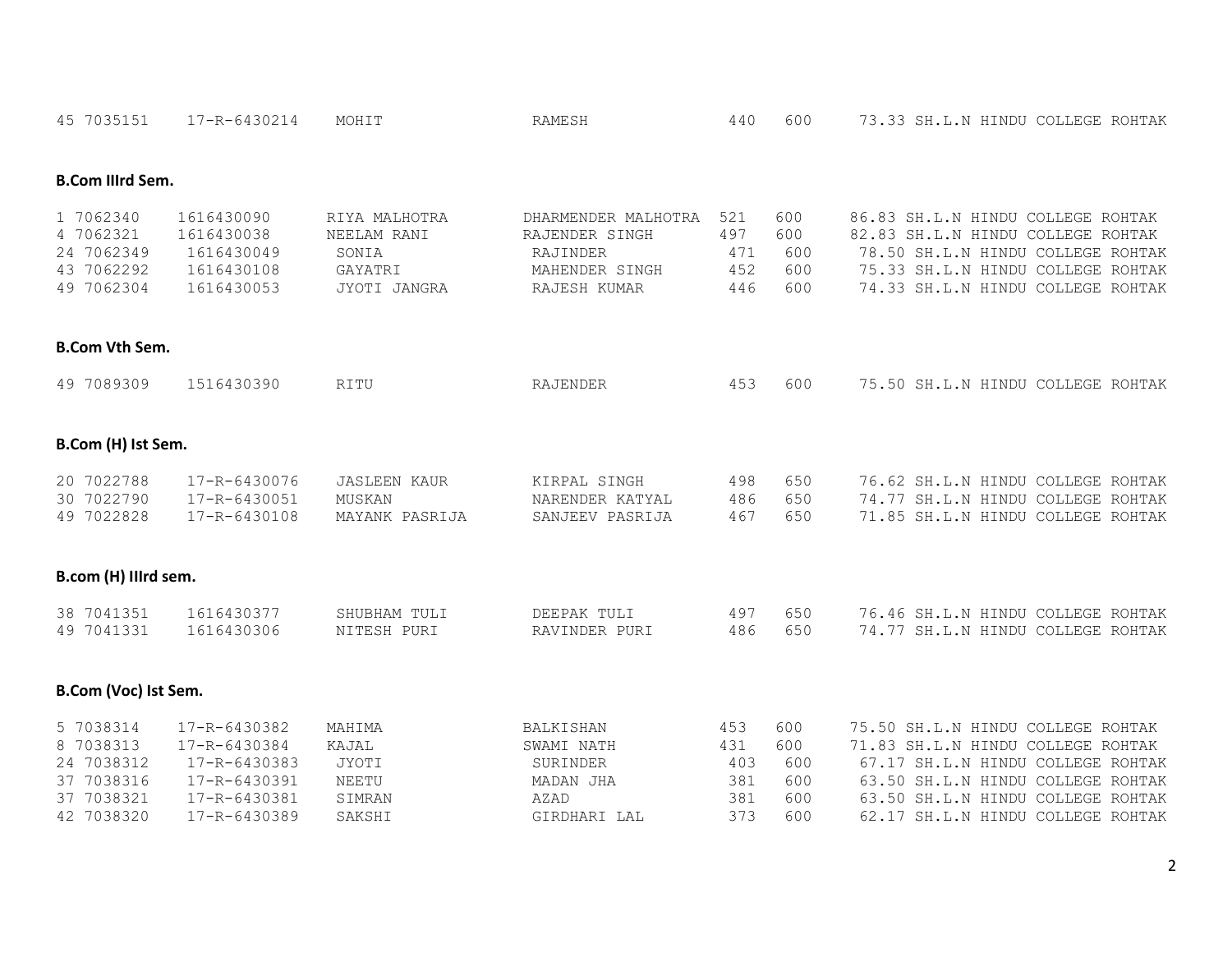| 43 7038318               | 17-R-6430385             | RITIKA                 | NARESH KUMAR                          | 372        | 600        | 62.00 SH.L.N HINDU COLLEGE ROHTAK |
|--------------------------|--------------------------|------------------------|---------------------------------------|------------|------------|-----------------------------------|
| 49 7038315               | 17-R-6430387             | MANSI SAINI            | RAM DASS SAINI                        | 365        | 600        | 60.83 SH.L.N HINDU COLLEGE ROHTAK |
| B.com (Voc) Illrd Sem.   |                          |                        |                                       |            |            |                                   |
| 28 7066884               | 1616430002               | MANISHA                | DHARAMPAL                             | 423        | 600        | 70.50 SH.L.N HINDU COLLEGE ROHTAK |
| 32 7066883               | 1616430006               | <b>JYOTI</b>           | GANESH DASS MAGGO                     | 417        | 600        | 69.50 SH.L.N HINDU COLLEGE ROHTAK |
| B.Com (Voc) Vth Sem.     |                          |                        |                                       |            |            |                                   |
| 8 7093798                | 1516430358               | VIJENDER               | <b>GURDEV SINGH</b>                   | 434        | 540        | 80.37 SH.L.N HINDU COLLEGE ROHTAK |
| <b>BCA</b> Ist sem.      |                          |                        |                                       |            |            |                                   |
| 13 9006820               | 17-R-6430900             | PIYUSH SUNEJA          | KAPIL SUNEJA                          | 399        | 500        | 79.80 SH.L.N HINDU COLLEGE ROHTAK |
| 26 9006822               | 17-R-6430920             | PRATEEK BUDHIRAJA      | AJAY KUMAR                            | 384        | 500        | 76.80 SH.L.N HINDU COLLEGE ROHTAK |
| <b>BCA Illrd Sem.</b>    |                          |                        |                                       |            |            |                                   |
| 2 9016621                | 1616430400               | ANKITA                 | SATISH KUMAR                          | 412        | 500        | 82.40 SH.L.N HINDU COLLEGE ROHTAK |
| 8 9016635                | 1616430425               | GOURAV MADAN           | KAWAL MADAN                           | 404        | 500        | 80.80 SH.L.N HINDU COLLEGE ROHTAK |
| <b>BCA Vth Sem.</b>      |                          |                        |                                       |            |            |                                   |
| 10 9025666               | 1516430369               | LOVE                   | SURAJ                                 | 399        | 500        | 79.80 SH.L.N HINDU COLLEGE ROHTAK |
| 35 9025660               | 1516430367               | HIMALAYA GHIMIRE       | YUVRAJ GHIMIRE                        | 371        | 500        | 74.20 SH.L.N HINDU COLLEGE ROHTAK |
| 39 9025669               | 1516430376               | SUDHIR                 | HARIPAL                               | 367        | 500        | 73.40 SH.L.N HINDU COLLEGE ROHTAK |
| 41 9025657<br>49 9025668 | 1516430382<br>1516430381 | HARIOM<br>RAMAN SHARMA | <b>GULSHAN KUMAR</b><br>ROHTAS SHARMA | 365<br>357 | 500<br>500 | 73.00 SH.L.N HINDU COLLEGE ROHTAK |
|                          |                          |                        |                                       |            |            | 71.40 SH.L.N HINDU COLLEGE ROHTAK |